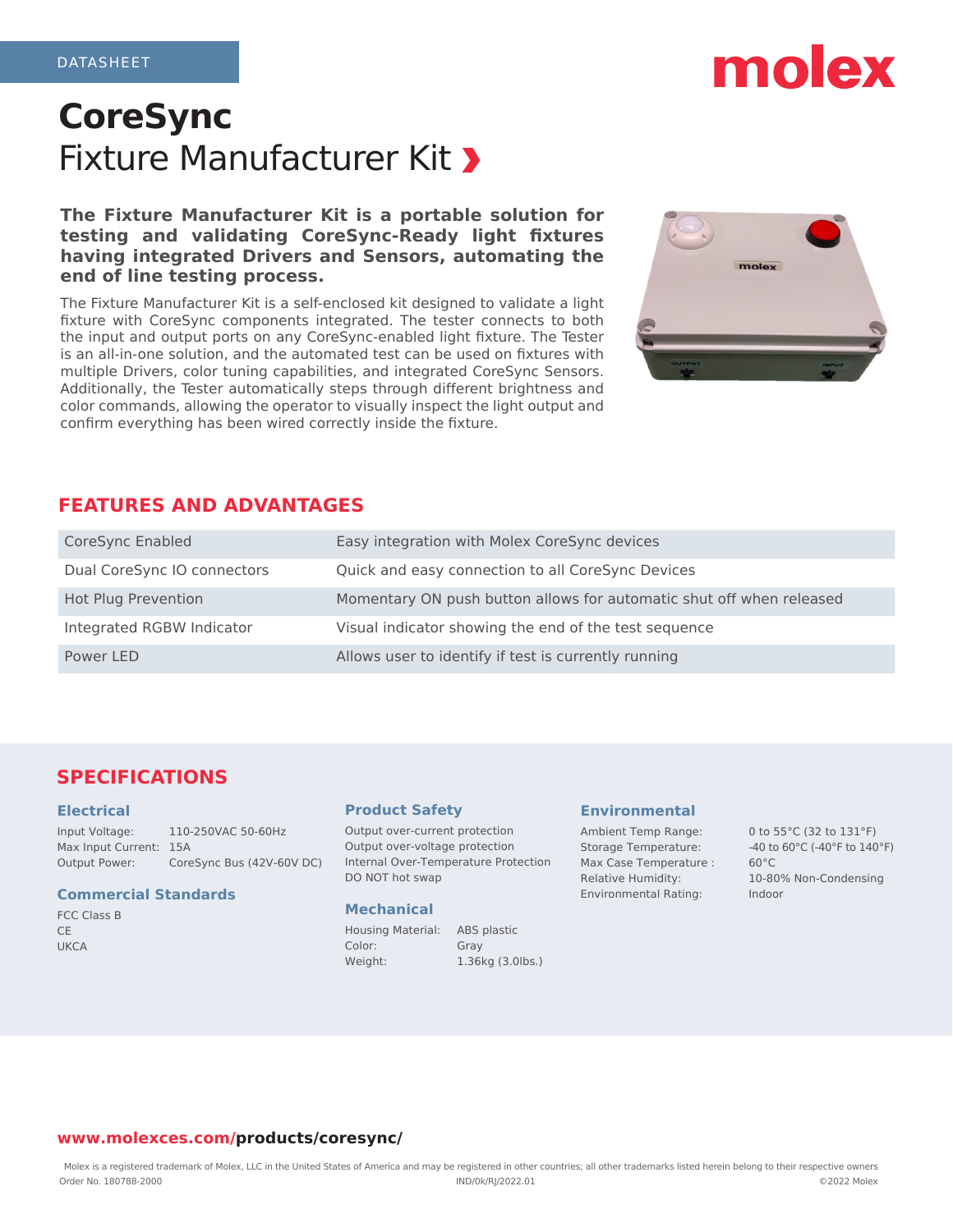# molex

# **CoreSync** Fixture Manufacturer Kit >

## **CONNECTION INTERFACES**

| Connection      | <b>Connection Specification</b>                 |
|-----------------|-------------------------------------------------|
| AC Power Input  | C-14 Power Entry for C-13 Power Cable           |
| CoreSync Input  | 4-pin Micro-fit 3.0 Connector, CoreSync Harness |
| CoreSync Output | 4-pin Micro-fit 3.0 Connector, CoreSync Harness |





**C-14 Power Entry**

**On/Off Switch**

#### **Dimensions**



**Width: 260mm (10.24")**



**Length: 213mm (8.39")**

#### **www.molexces.com/products/coresync/**

Molex is a registered trademark of Molex, LLC in the United States of America and may be registered in other countries; all other trademarks listed herein belong to their respective owners Order No. 180788-2000 IND/0k/RJ/2022.01 ©2022 Molex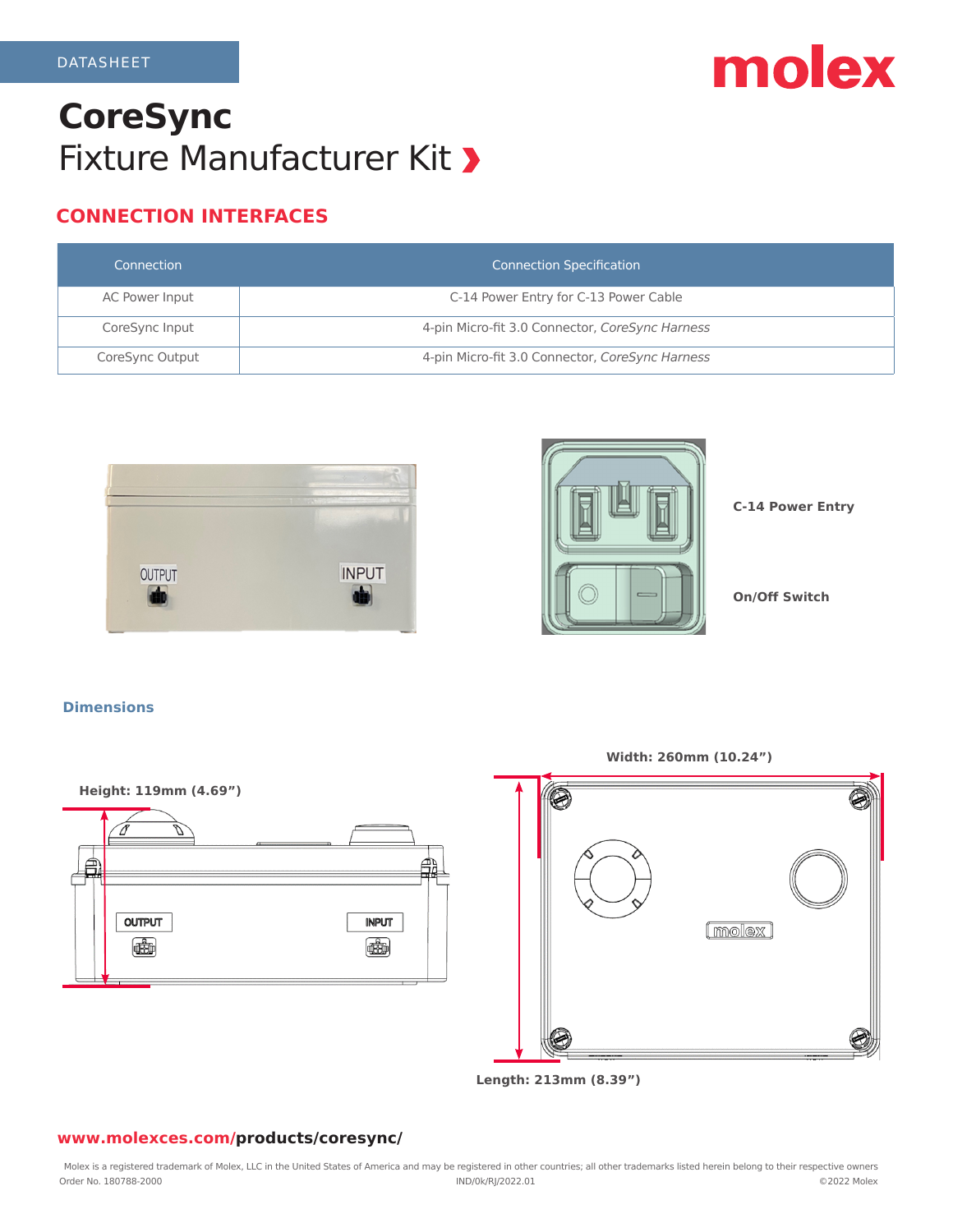

# **CoreSync** Fixture Manufacturer Kit >

### **ORDERING INFORMATION**

| Order No.   | <b>Description</b>                |
|-------------|-----------------------------------|
| 180788-2000 | CoreSync Fixture Manufacturer Kit |

## **COMPATIBLE PRODUCTS**

| Part No.    | Description                                         | <b>Output Current</b><br>(mA) | Accuracy | <b>Typical Efficiency</b><br>at Full Load (%) | <b>Output Voltage</b> |
|-------------|-----------------------------------------------------|-------------------------------|----------|-----------------------------------------------|-----------------------|
| 180996-XX07 | Programmable<br>Smart LED Driver,<br>Single Channel | 250-300mA                     |          | 94                                            | 12-42VDC*             |
| 180996-XX01 |                                                     | 300-350mA                     |          |                                               |                       |
| 180996-XX02 |                                                     | 360-500mA                     | $\pm$ 3% | 95                                            |                       |
| 180996-XX03 |                                                     | 510-700mA                     |          |                                               |                       |
| 180996-XX06 |                                                     | 710-880mA                     |          |                                               |                       |
| 180996-XX04 |                                                     | 890-1050mA                    |          |                                               |                       |
| 180996-5108 |                                                     | 1060-1200mA                   |          |                                               |                       |
| 180996-5109 |                                                     | 1210-1400mA                   |          |                                               |                       |
| 180996-XX07 | Programmable<br>Smart LED Driver,<br>Dual Channel   | 250-300mA                     |          | 94                                            |                       |
| 180996-XX01 |                                                     | 300-350mA                     |          |                                               |                       |
| 180996-XX02 |                                                     | 360-500mA                     |          | 95                                            |                       |
| 180996-XX03 |                                                     | 510-700mA                     |          |                                               |                       |
| 180996-XX06 |                                                     | 710-880mA                     |          |                                               |                       |
| 180996-XX04 |                                                     | 890-1050mA                    |          |                                               |                       |
| 180996-6108 |                                                     | 1060-1200mA                   |          |                                               |                       |
| 180996-6109 |                                                     | 1210-1400mA                   |          |                                               |                       |
| 182091-1000 | PoE Multi-Mount<br>Sensor <sub>C</sub>              |                               |          |                                               |                       |
| 182090-1000 | PoE Fixture-Mounted<br>Sensor R                     |                               |          |                                               |                       |

\*\* Programmable in 10mA increments, using CoreSync Programming Kit No. 180788-1000.

#### **www.molexces.com/products/coresync/**